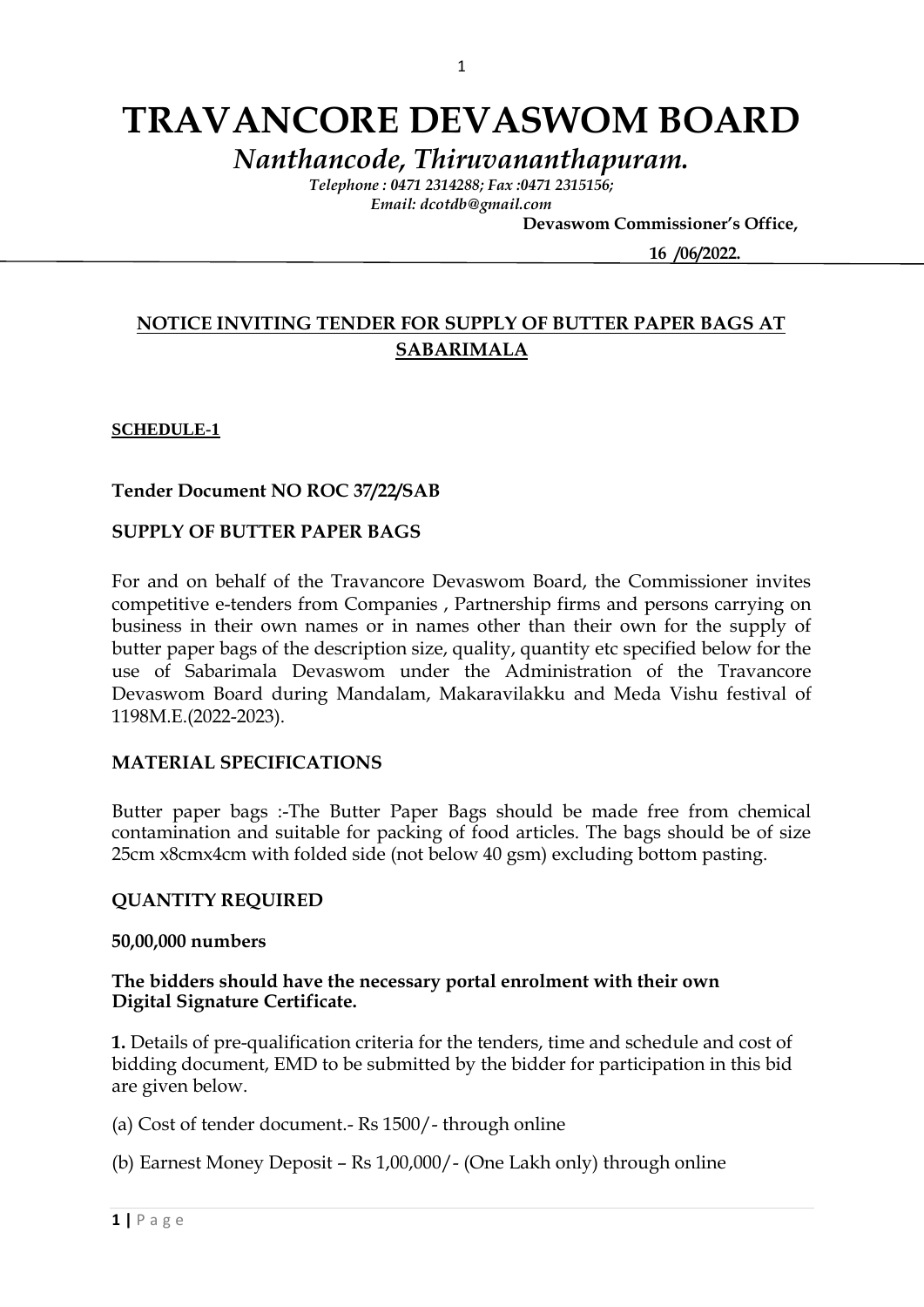# **Details of online payment are given separately in the Appendix attached with the tender document. (c) Pre-qualification criteria**

The tenderers are required to furnish following documents.

- A. A declaration as to the legal status of the tenderer (viz. whether the tenderer is an Individual or an individual carrying on business in a name other than his/her own name , partnership firm registered with the Registrar of firms or a company incorporated under the provision of the Companies Act etc. accompanied by documents as to prove legal status of the tenderer
- B.In the case of partnership firms true photocopies of the partnership deed, Registration Certificate issued by the Registrar of firms and the name and full particulars of all the continuing partners as entered in the Registrar of firms and In the case of Companies the Memorandum of Association and Articles of Association and the Certificate of incorporation and the Rules or Bylaws of the company attested by a Gazetted Government Servant or a Notary Public.
- C. The Balance sheet and profit and loss account for the three preceding Financial years, duly attested by a Chartered Accountant.
- D. Certificate showing the experience in the respective fields issued by the District level Officers of the Industries Department of the State Government.
- E. A Passport size photo along with three specimen signatures duly attested by a Gazetted Officer or Notary Public.
- F. The tenderer must submit an unconditional declaration accepting all the terms and conditions prescribed herein with regard to supply along with the tender and that he is not a defaulter to the Board on any earlier occasions.

**(d)** Mode of submission of tender : Tender should be submitted online in **'' e tenders.kerala.gov.in''.**

**(e)** Tender documents consisting of qualification information and eligibility criteria of bidders, Technical specification, schedule of quantities etc. are available in the web site **'' etenders.kerala.gov.in''.**

**(f)** Other details of tender documents will be available in the website **'' etenders.kerala.gov.in''.** 

**(g)** Travancore Devaswom Board reserves right to reject any or all tenders without assigning any reason thereof.

**(h)** Tender closing date **: 04/07/2022, 05.00 PM**

**(i)** Tender opening date : **06/07/2022, 11.00 AM.**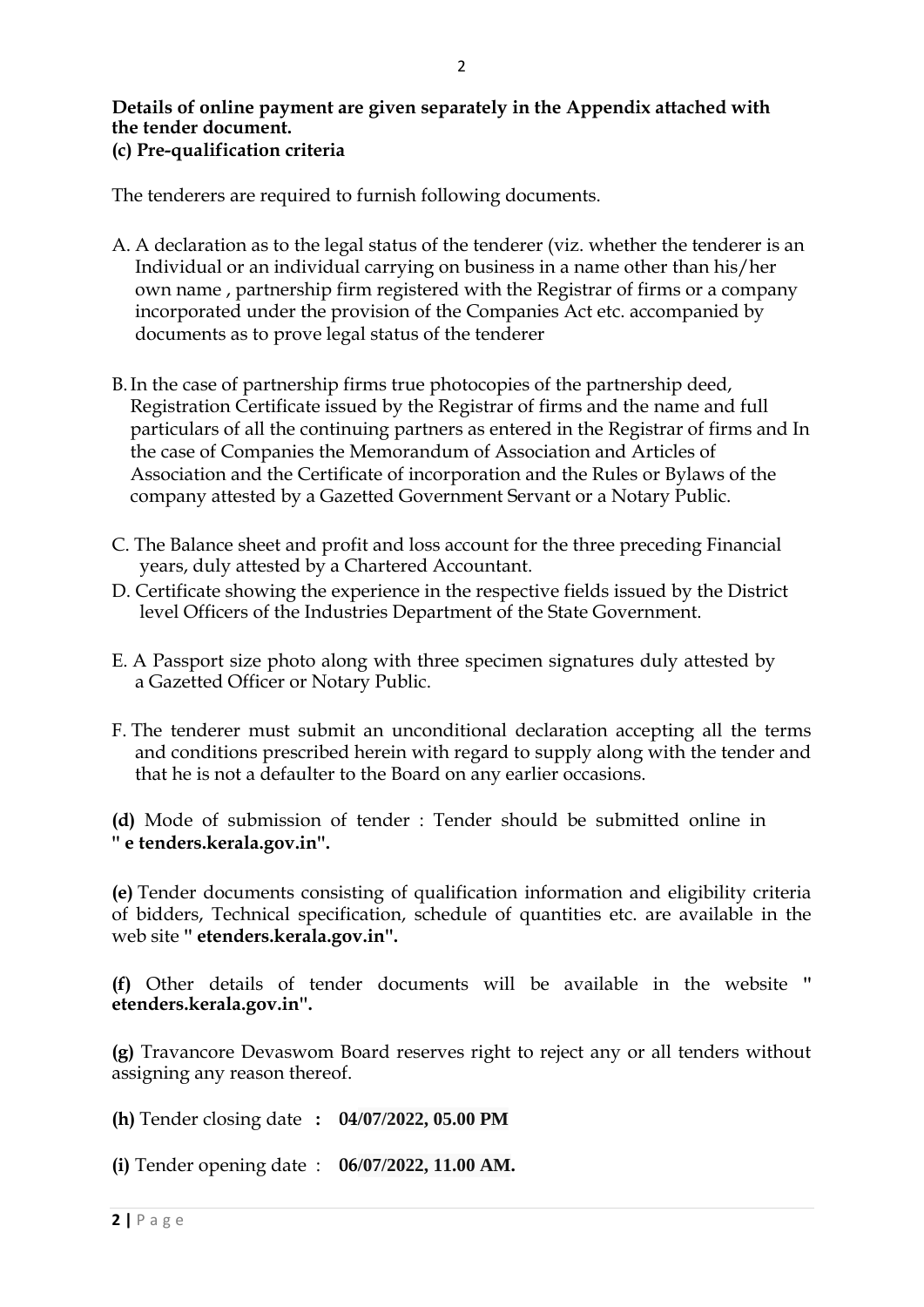(a) Bidder should do the registration in the tender site [http://etenders.kerala.gov.in](http://etenders.kerala.gov.in/) using the option available. Then the Digital Signature Registration has to be one with the e-token, after logging into the site. The e-token may be obtained from one of the authorized certifying authorities such as SIFY/TCS/nCode.

(b) If there is any clarification, this may be obtained online through the tender site or through the contract details. Bidder should take into account of the corrigendum published If any before submitting the bids through online.

(c) After the bid submission, the acknowledgement number given by the etendering system should be printed by the bidder and kept as a record of evidence for online submission of bid for the particular tender.

(d) The Tender Inviting Authority (TIA) will not be held responsible for any sort of the delay or the difficulties faced during the submission of bids through online by the bidders.

(e) The bidder submit the bid documents by online mode through the site http://etenders.kerala.gov.in .

Each document tobe uploaded through online for the tenders should be less than 2 MB. If any document is more than2 MB, it can be converted to rar/zip format and then the same can be uploaded. However if the file size is less than 1 MB the time for uploading transaction will be very fast. The total size of the documents in all the covers put up together, should be less than or equal to 12 MB.

(g) The bidder should ensure that the bid documents submitted should be free from virus and if the documents could not be opened, due to virus, during tender opening, the bid is liable to be rejected.

(h) The time settings fixed in the server side and displayed at the top of the tender site, will be valid for all actions of requesting bid submission, bid opening etc In the e-tender system. The bidders should follow this time during bid submission.

(i) All the data being entered by the bidders would be encrypted using PKI encryption techniques to ensure the secrecy of the data. The data entered will not be viewed by authorized persons during bid submission and not be viewable by any one until the time of bid opening. The submitted tender documents become readable only after the tender opening by the authorized individual.

(j) The confidentiality of the bids are maintained since the secured Socket Layer 128 bit Encryption technology is used. Data storage encryption of sensitive field is done.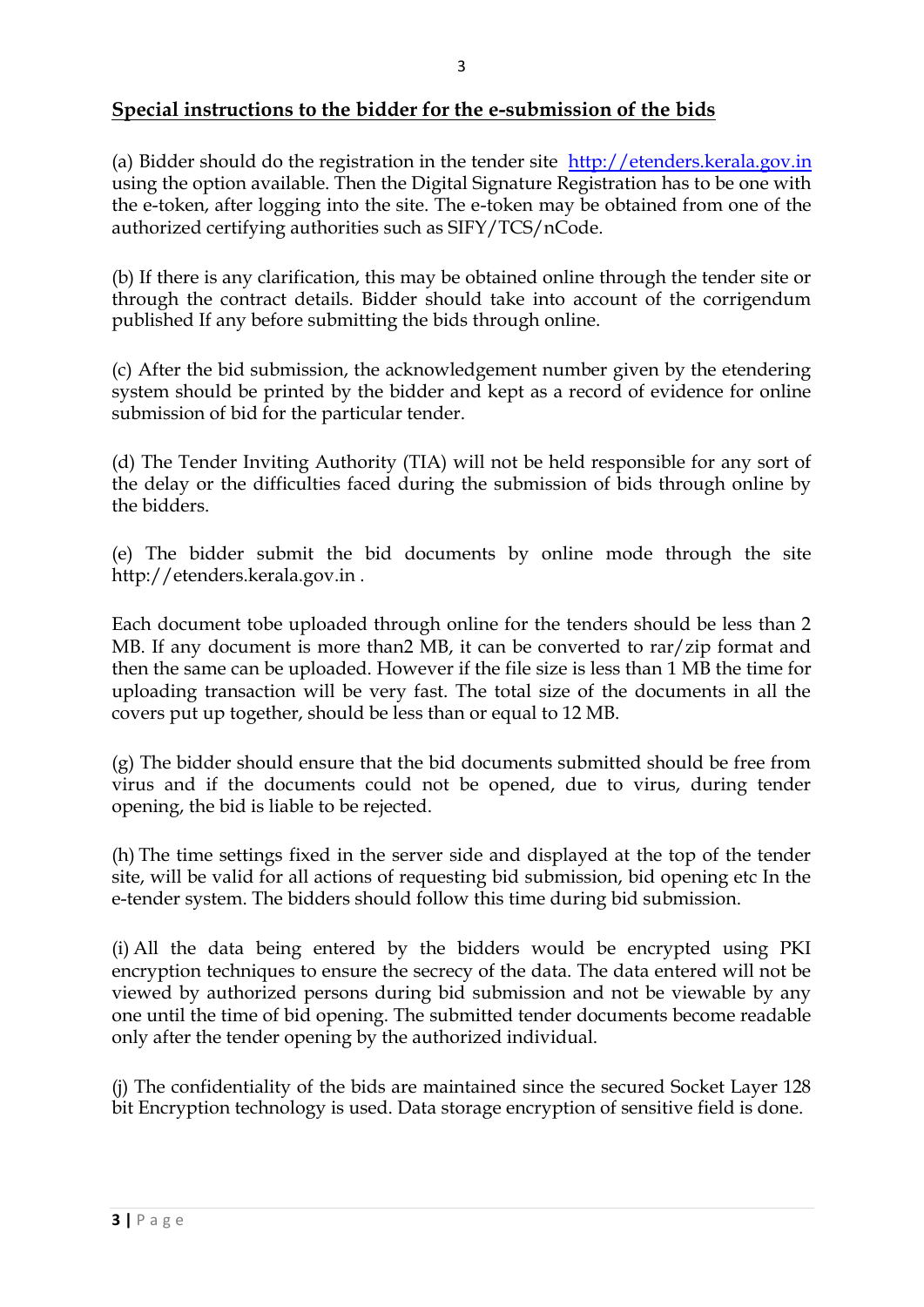# **TERMS AND CONDITIONS**

- 1. The rates should be inclusive of Excise duty, Sales Tax and for delivery at the store of Sabarimala.
- 2. The rates should be valid for one year.
- 3. The number of materials shown in the tender notice is the total approximate number required for the mentioned festivals together. In case more number of materials under the items are found necessary, the tenderer should be prepared to supply the same at the same rate.50% of the quantity should be supplied before 01-10-2022and the remaining before 30-11-2022
- 4. The items to the extend of 5% of the total number of items should also be supplied so as to enable replacement of damaged ones.
- 5. The material should be packed safely and be delivered at the store of Sabarimala Devaswom.
- 6. Necessary agreement should be executed with the Executive Officer, Sabarimala within the stipulated time.
- 7. The Board reserves the right to apportion the quantity among the suppliers.
- 8. The successful tenderer shall within seven days of receipt of communication accepting the tender should deposit a sum equivalent to 10% of the total value of the material either in cash or furnish bank guarantee for a like sum as security for the due performance of the contract and shall execute an agreement with the Board. The period of Bank Guarantee shall be valid for one year from the date of agreement.
- 9. Failure to supply the required quantity of materials within the specified time or violation of any of the conditions of the contract may lead to the cancellation of the contract and the loss if any , incurred by the Board on this account will be recovered from the defaulter. The contractor is not entitled to enhanced rate under any circumstances.
- 10. If any tenderer withdraws from his tender before the expiry of the period fixed for keeping the rates firm for acceptance, the earnest money if, any, deposited by him will be forfeited to the Board and such legal action taken against him as the Board think fit.